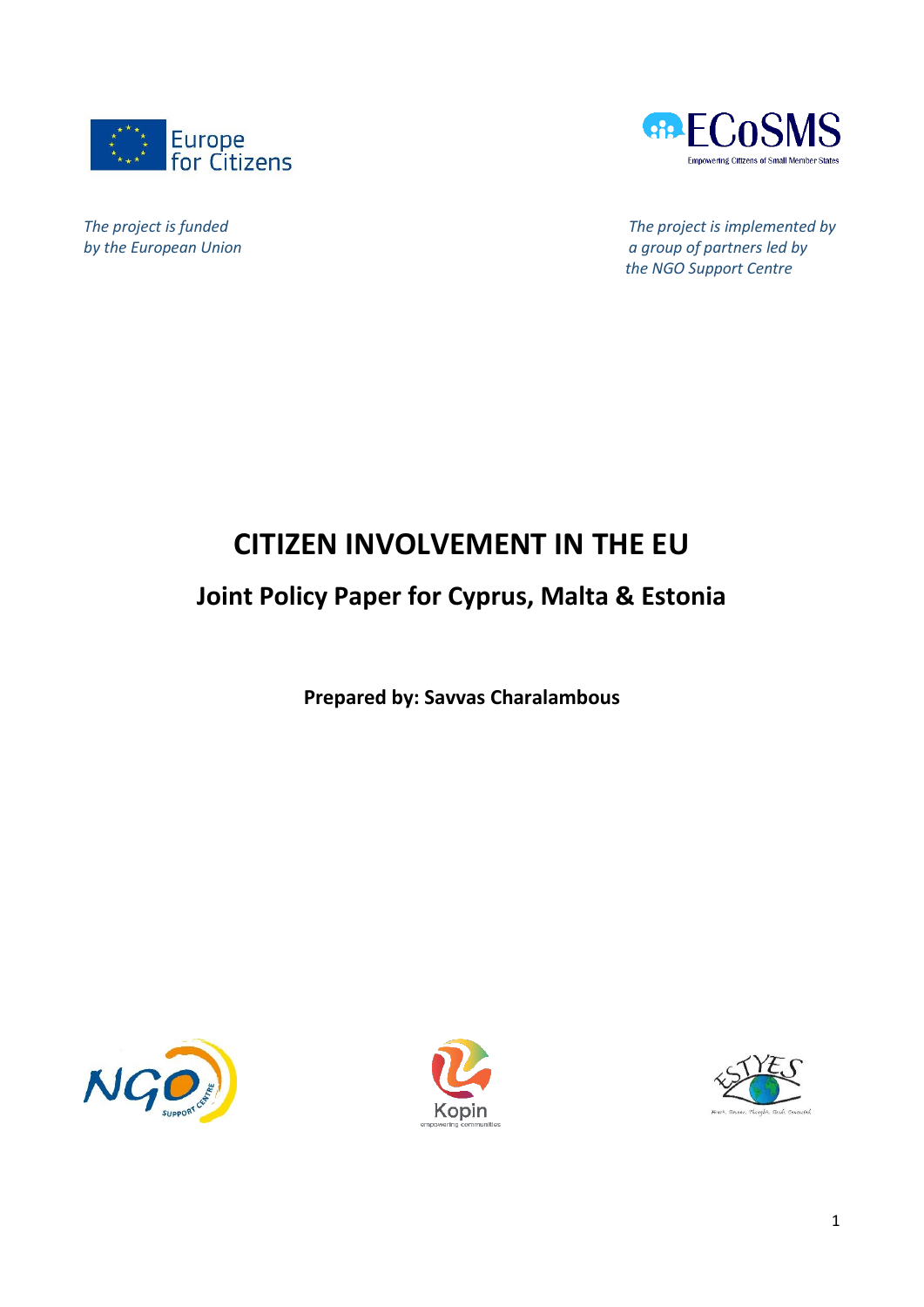#### **Introduction**

This policy paper lays-out and analyses the findings and proposals of the 'ECoSMS – Empowering Citizens of Small Member States' project; an 18 months programme funded by the European Commission through the programme 'Europe for Citizens'.

The project undertook research and events in Cyprus, Estonia and Malta examining their citizens' stance towards the European Union and how do they evaluate their participation and influence in the decision making process of the Union.

#### **Background**

The European Union is a constantly evolving 'project'. The European Coal and Steel Community formed by six countries in 1951 has transformed into a political and economic union of 28 member states; a transnational body united in the diversity of the states it comprises and whose workings affect the everyday lives of their citizens.

Evidently then, it is of extreme importance for the Union to establish a harmonious relationship with its citizens; one that promotes a sense of belonging, encourages a democratic engagement and develops a European identity. However, to do so, the EU, needs to take into account each state's particularities and differences in perspective between the citizens of its member states. While each state is an equal member of the Union, its relationship with it varies for a multitude of reasons, among which being its size.

Evidently small member states of the likes of Cyprus, Estonia and Malta have, a distinctively different relationship with the Union than for instance to France or Germany. Due to their size, they only have 6 MEPs in the European Parliament and have limited voting power in the votes of Council of the European Union (Estonia and Cyprus have 4 votes while Malta has 3). Furthermore, they are thought to have a diminished influence in the EU's decisions and policy formulations.

Thus, any effort to promote democratic engagement and encourage civic participation of citizens of small member states will first start by exploring and understanding the way their citizens conceive their relationship with the Union. This will allow the formulation of actions and policies to address potential fears, reservations or causes of disillusionment.

#### **Methodology**

The three partners – NGO Support Centre in Cyprus, ESTYES in Estonia and Kopin in Malta - conducted a country research based on a common questionnaire that sought to document their citizen's stance towards the European Union.

Each country's research findings were then presented and discussed in country-specific round-table discussions. These events were conducted using the *Active-Dialogue-Networks* (*ADN*) methodology, which foresees the active participation of people from various backgrounds in a discussion moderated by a skilled facilitator. During the discussion, participants were encouraged to make suggestions on solutions and answers. At a later stage, they were invited to vote the observations listed, thus prioritizing the most relevant ones. This mechanism led to the compilation of a set of priorities that were then resumed and tackled in a Country Policy Paper.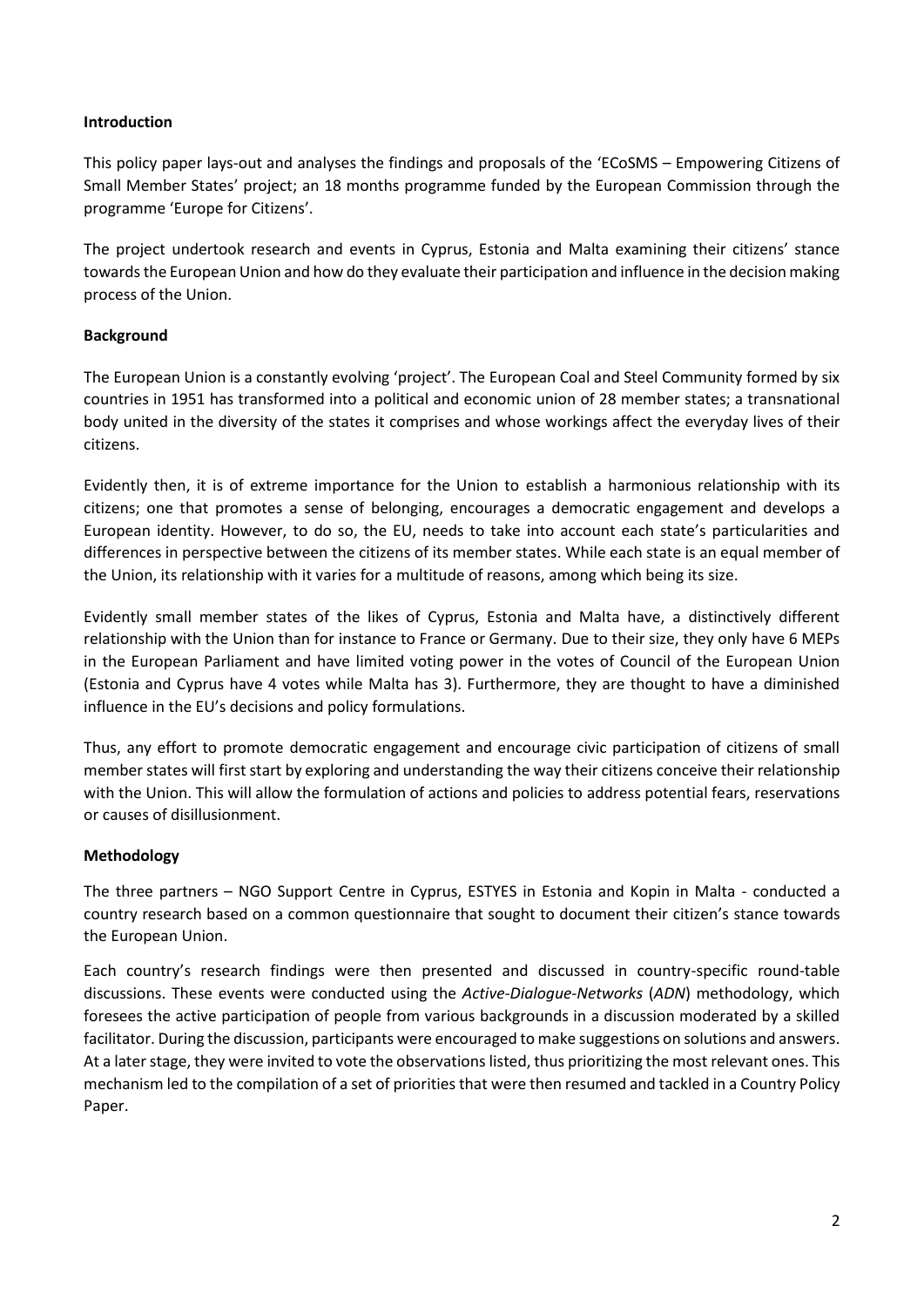#### **Findings**

Exploring the findings in the three states, through their debates and research, there is not a direct lineage of the three states in regards to the way their citizens perceive the EU and their relationship as citizens of small member states with it.

While Cypriots and the Maltese appear to have a positive opinion on the EU, 'ECoSMS' workings in Estonia have showed a more reserved stance, with the majority of people having a neutral opinion of the Union. The distinction between the three cases becomes even more apparent when the way their citizens perceive their role in the EU, the influence they attribute to themselves and their influence in the EU's decision-making process are examined.

Malta clearly poses as the most positive case of the three. The research and workings in the island country show that its citizens do not feel that they have a diminished role in the EU and its workings. Moreover, the general feeling among our research's respondents is that citizens' voice counts in the EU and its policies generally reflect the citizens' opinions. It can be argued that these perceptions are in a way reflected in Malta's voter turnout as in the 2014 European Parliament elections 74.8% of its voters casted their vote to elect their country's Members of the European Parliament.

However, Cypriots and Estonians do not share these affirmative perceptions.

The majority of the respondents in Cyprus stated that they do not believe that their vote counts in the EU or that they can affect its decision. Moreover, the research in Cyprus shows that the majority of people do not believe that the EU's policies reflect the citizens' opinions. Similar and even greater, negative perceptions are observed in Estonia. The overwhelming majority of the research respondents stated that they do not think that their vote counts in the EU that they can influence its decisions or that EU's policies reflect citizens' opinions.

Consequently, taking into consideration these variations of approach, citizens' perception of the EU and their role as its citizens is not directly affected by the size of their state; nor that this is a dominant variable leading to either positive or negative view.

However, when the findings of the research concerning people's views about possible advantages or disadvantages of being citizens of a small EU member state come into the equation, it becomes clear that its effect should not be wholly dismissed.

The work in all three countries has shown that the citizens of small member states, though they might question the extent of their influence in EU affairs, consider as an advantage the fact that it is easier for them to have access to their MEPs. This is a relationship that needs to be emphasized in a bid to enhance attachment to the EU and interest for the workings of the Union.

In addition to this, it was very interesting to document participant's responses when asked whether they believe that as citizens of small member states feel that they have a diminished role in the EU. Once again, a difference of approached was observed between the three countries. This belief is shared by the overwhelming majority of Estonians and a considerable number of Cypriots, with 40% of respondents in Cyprus stating that they either agree or strongly agree with the said statement. Even in Malta, where a strong pro-EU sentiment is identified, this view, though not shared by a considerable number of participants, was also perceived as a point of concern. Thus, this surely presents a sentiment that needs to be taken into consideration and be addressed.

Consequently, the findings and conclusions signify the need for the EU to take direct measures to strengthen its links with the citizens of the small member states, investing in ways that will allow citizens to engage and